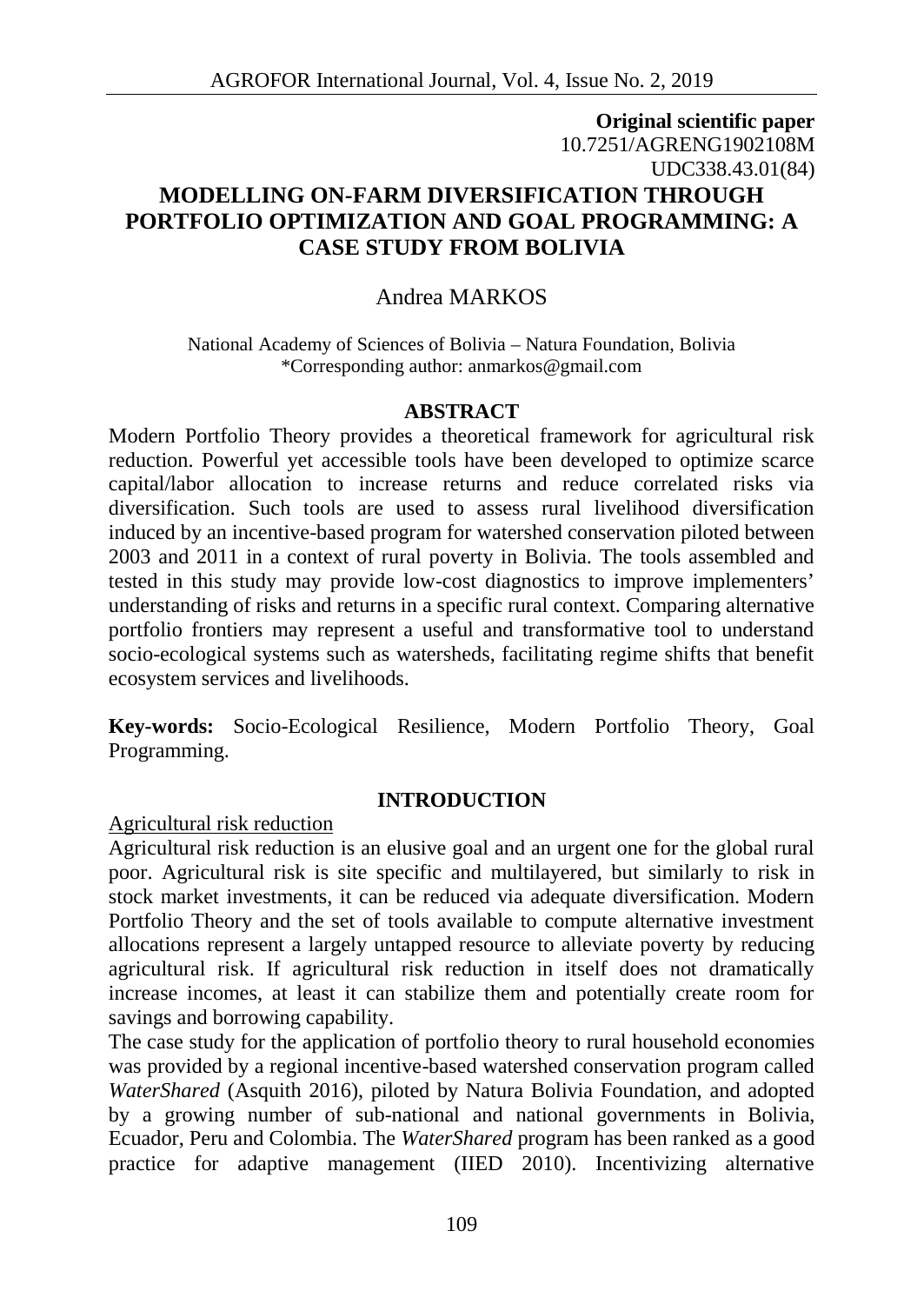livelihoods is a recommended practice to neutralize leakage in conservation projects where farmers enroll marginal land but continue deforesting on more suitable land (Angelsen, A. (ed.) 2008). Natura provides in-kind incentives and training to diversify household economy, productive assets and skills aimed at neutralizing leackage and alleviate poverty for households that enroll forest land in a conservation program. Beekeeping, fruticulture and intensified livestock management, in this order, have been promoted by Natura contributing to diversifying livelihoods away from the dominant productive matrix in the region: itinerant annual agriculture and extensive cattle rearing. Was introduced diversification adequate to reduce risks and increase returns?

Poshiwa et al. (2013) used asset portfolio metrics to assess how conservation initiatives may help reducing rural households´ annual income fluctuations due to rainfall variation through diversification of wildlife use in Zimbabwe, relating agricultural risk reduction to alternative livelihoods in favor of conservation. Similar studies tend to estimate agricultural returns based on farm-gate price historical data and a "one size fits all" costs estimates based on secondary information (Seitz and Torre 2014). Though a reasonable approximation with potential to generate sound investment recommendations for farmers, the outcome of such studies may oversimplify the real-world complexity given by heterogeneity across farmers. There is a wild variability of returns in a single agricultural season and across a relatively homogeneous region: timing in all important to i.e. get the right amount of rain at the right time, or a good price at harvest. Skills and assets vary widely across a sample of farmers as well as random fluctuations in local markets and climates.

The rural context across the developing world is one of informal economy, poverty and accounting illiteracy. The cost of collecting field data at the household level is high and few institutions ever generate proper time series. Recent trends in program evaluation are considering "right-fit" evidence strategies for program monitoring and improvement (). Thus, the objectives of this paper are to (i) demonstrate the use of cross-sectional field data to determine expected returns from, and variability of, various land-based activities; and (ii) to calculate the optimal capital and labor allocation following the principles of modern portfolio theory (Markowitz, 1952; 1959) adopting rather inexpensive cross-sectional data. Presented here is the result of a quest for a robust yet "right-fit" method to qualify introduced on-farm diversification.

## The resilience framework and modern portfolio theory.

A unifying paradigm emerged in the past three decades to frame adaptive co management of social systems and the ecological systems they depend upon. That unifying and still unfolding paradigm is called Socio-Ecological Resilience (Holling 1986, 2001; Folke et al. 2002, 2016). Social and ecological resilience are related and increasingly treated as features of unified socio-ecological systems (SES), which are nested systems with complex feedbacks and interactions, subject to environmental changes due to natural and human induced processes. Resilience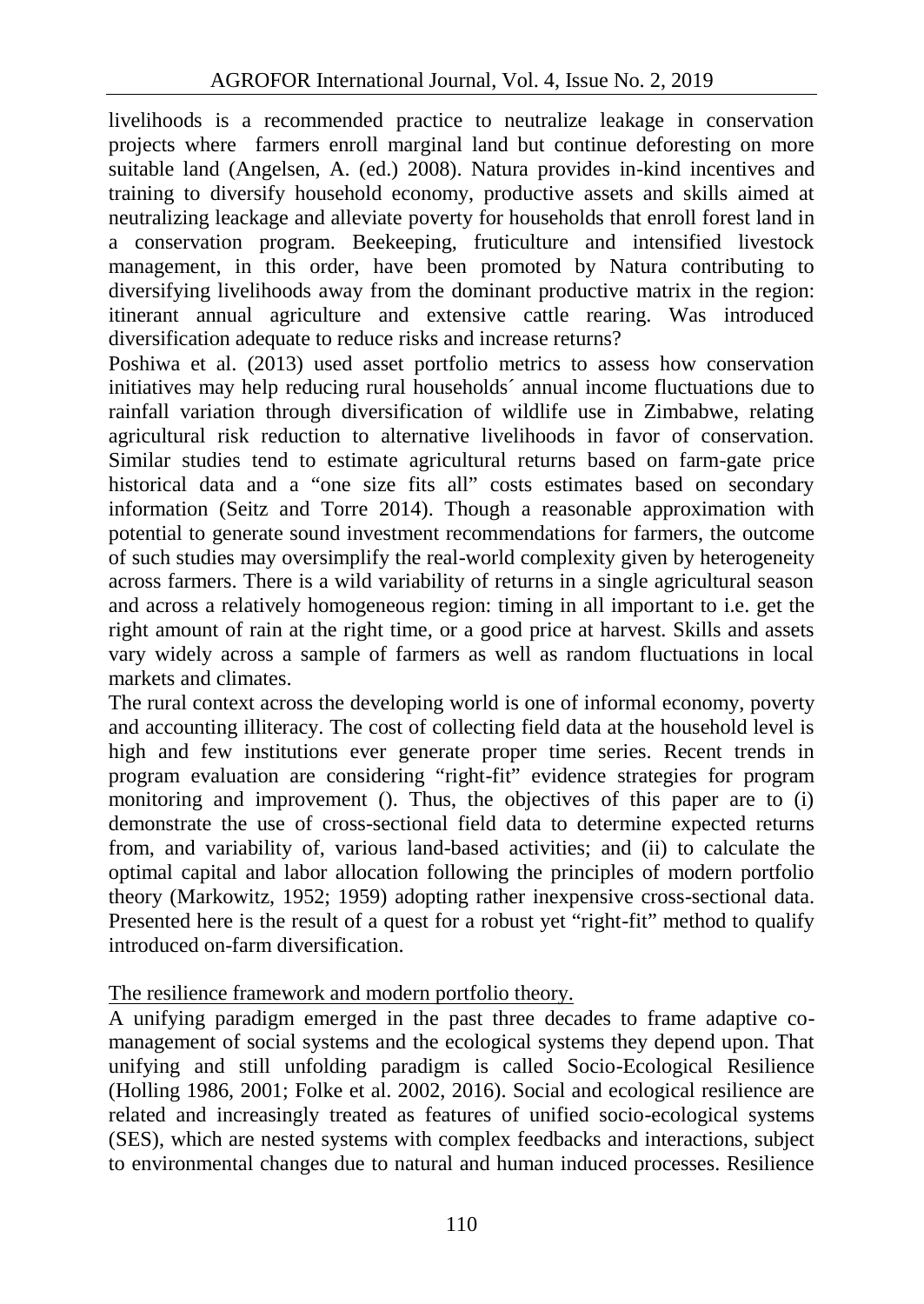is defined as the ability to maintain functions under stress and bounce back from shocks (Walker and Salt 2006). Resilience can be described as the capacity to respond to "unforeseen surprises" without losing the system's integrity and functionality and is chiefly maintained by diversity (Walker and Salt 2012; Nemec et al. 2013).

How can external experts recommend or assess if diversification is the "right" kind? For instance: 1) diversifying crops that have the same agricultural calendar (planting and harvest time) may actually worsen risk rather than reduce it. 2) If expected returns on investments (ROI) are high on average, but extremely variable , the asset may not be appropriate for a stable portfolio. Assets such as capital, labor, productive inputs and skills will be understood as synonymous to the productive activities they enable. To cross the language bridge with finance we may also say that rural livelihoods allow just long-only positions. I intend to qualify the asset and households' diversified portfolios in terms of risk reduction. Markowitz (1952; 1959) devised enduring principles for capital allocation meant to diversify away investments' risk while maximizing returns: modern portfolio theory (MPT). The model for portfolios of risky assets is conceptually simple (minimize the variance  $(x_i; \ldots, x_h)$  and co-variance  $(\sigma_{ih})$  of expected ROI while maximizing ROI (ri ; ... xi), formally expressed as:

$$
Mi \frac{1}{2} \sum_{i,h=1}^n x_i x_h \text{ of } h;
$$
 
$$
Max \sum_{i,h=1}^n r_i x_i
$$

Subject to:

$$
\sum_{i=1}^{n} x i = 1; \quad x i \ge 0; \quad i = 1 ... n; \quad x \in D
$$

Diversification *per se* is no panacea in a setting of limited capital it may prevent specialization with negative impacts on farmers income (Townsend 1994; Morduch 1995). As Markovitz (1952) originally put it: "Since the future is not known with certainty, it must be "expected" returns which we discount […] If we ignore market imperfections the foregoing rule *never* implies that there is a diversified portfolio which is preferable to all non-diversified portfolios." Markovitz's procedure for portfolio selection is a mathematically sound best guess to reduce exposure to non systematic risk based on the admittedly unverified assumption that the future will look just like the past.

The maximum entropy principle (MEP) has been successfully used in diverse fields ranging from population ecology to quantitative finance (Harte, 2011; Usta and Kantar, 2011) in order to extend prior knowledge by finding the least biased distribution consistent with that knowledge. Entropy is a measure of diversity and is at its maximum when portfolio weights are equally distributed. Informational entropy represents the number of bits required to encapsulate the information relative to a probability distribution. An equally distributed four assets portfolio is an example of maximum entropy, portfolio's entropy is at its maximum and equals 0.60 bit. Entropy may be expressed as a percentage of this maximum value (which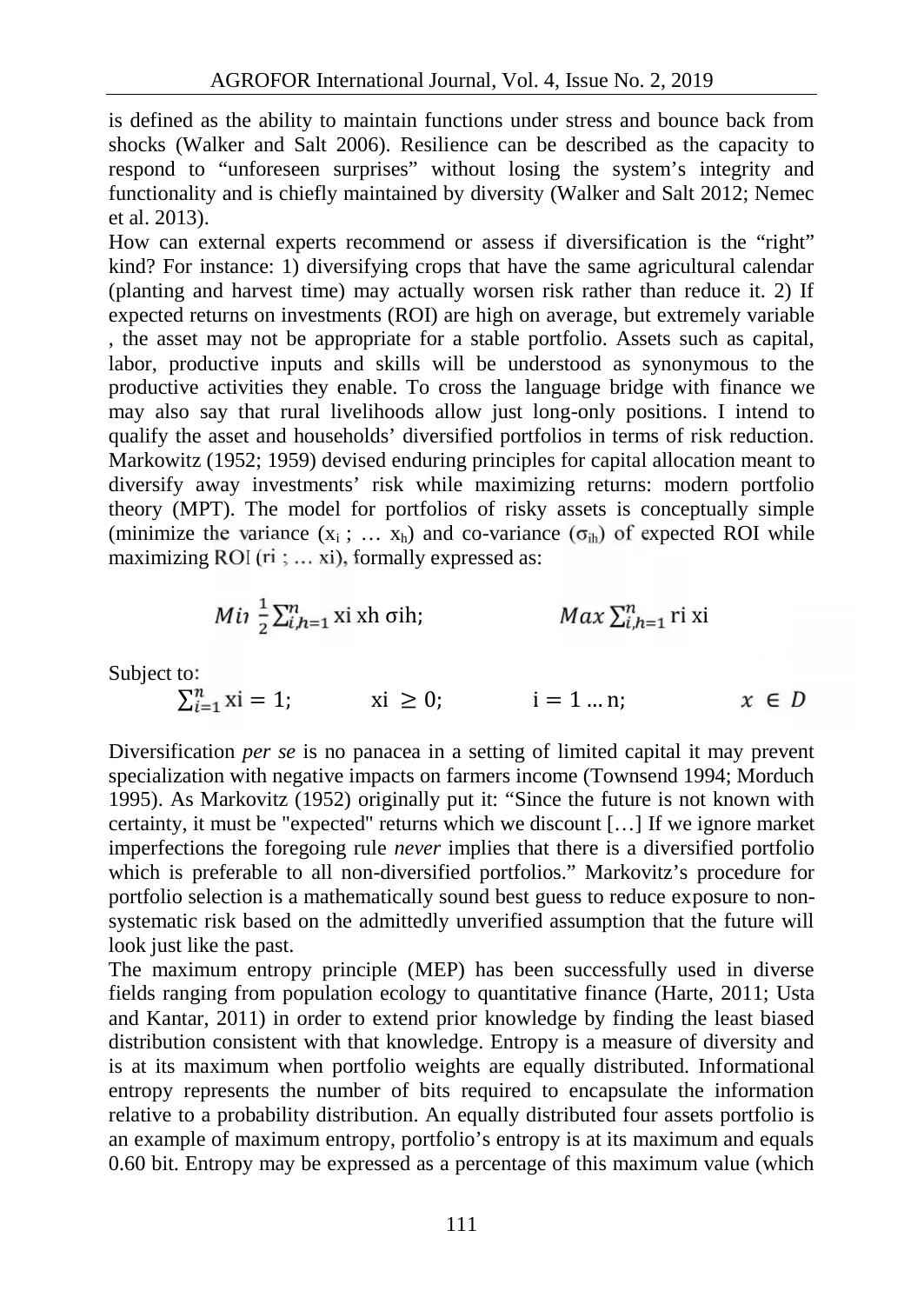varies according to the assets included in a portfolio). One empirical study on financial time series found that the solution to the optimization problem that maximizes entropy (H) of the assets' weights, while keeping risk low, performed better in out of sample (OOS) tests than the classical solution that maximizes returns keeping risk low (Usta and Kantar, 2011). Less efficient, more diversified and sub-optimal asset selection, performed better than optimal solutions OOS (Rongxi et al. 2013; Geman et al. 2014). Applying the MEP reduced the risk of over-fitting the model to the data and allows for more performing portfolio selection facing the fundamental unpredictability of the real world. Through goal programming is it possible to test assumptions in a flexible framework of optimal farming investment allocations including an H target function:

Information Entropy 
$$
(H) = -\sum_{i=1}^{k} p_i \ln p_i
$$

Where *pi* represents the share of capital allocated to an asset included in the portfolio. Applying the MEP in this context equals to setting a higher diversity target in addition to reducing risk and increasing expected returns, potentially generating better performing portfolios out of sample. If diversity is one of the main ingredients in the recipe for adaptive performance in both theories 1) socio ecological resilience and 2) modern portfolio, and it is measurable as entropy on available cross-sectional data, then we can qualify rural households' portfolios consistently for the time period under exam (12 months).

### **MATERIAL AND METHOD The dataset**

The original dataset is a cross-section with valid surveys from 97 households, based on 2015-2016 returns on investment in the main on-farm assets. Assets were aggregated in four categories: 1) annual agriculture, 2) fruticulture, 3) livestock and 4) beekeeping. Such dataset represents a detailed reconstruction of on-farm cash flow by activity for a sample that can be classified almost homogeneously as poor and very poor, territorially spread on five Municipalities. The impacts on income of local micro-climatic conditions, markets, skills, capital, etc. and the *WaterShared* program are all discounted by a single metric: return on investment in each relevant asset during the 12 months prior to the survey. Households' production costs are represented mainly by own-labor, monetized at an average rate of USD 14.60 for agricultural daily wages in the study area. Return on investments were computed as follows:

- Cost: monetized own labor based on local daily wages + inputs and services acquired.
- Net income by crop/asset: ((own-consumption + production sold) \* average price) - Cost.
- Return on investment (ROI): Net income / Cost.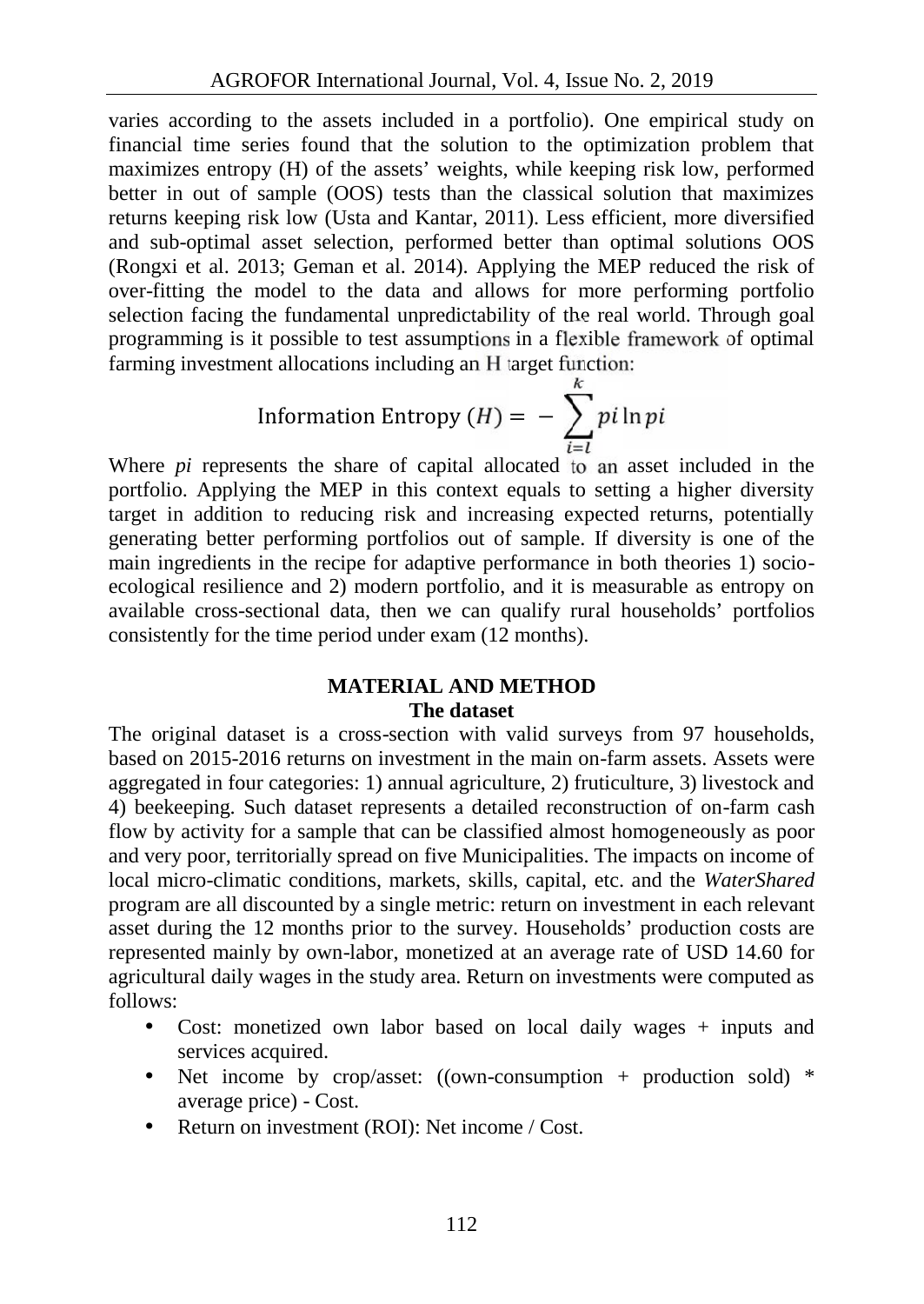### **Theory and Calculations**

Data augmentation and portfolio optimization

Portfolio optimization algorithms begin with the calculation of the variance covariance matrix. Most households surveyed rely on two or three main on-farm assets, so the dataset built with ROI per asset presents empty cells (sheet 1 in attached spreadsheet). Quantitative is a field plagued with partial and incomplete time series. The solution developed and adopted in the field consists of a commonly used data augmentation technique that allows generating synthetic data (correlated normals) with the same statistical properties as the original dataset. Portfolio level sensitivity and value-at-risk (VAR) analyses are rarely done other than via historical simulation (i.e. Andersen, G. et al., 2007). Parametric methods are used extensively to develop historical simulations and reduce to a minimum the likelihood of "unforeseen surprises", exploring the correlated risks of low probability/high-impact events in the furthest section of the PDF´s tail.

The calculation of the augmented matrix starts with a symmetrical covariance matrix calculated on the original dataset (a *real* co-variance matrix). Missing values determine pairwise exclusion. Eigenvalues and eigenvectors are calculated on this covariance matrix, computed on the original data. The transformation matrix is the result of matrix multiplication of transposed eigenvectors times the square root of the diagonal matrix of eigenvalues. Correlated normal are obtained multiplying the uncorrelated random normals array by the transformation matrix.

The standard procedure for portfolio optimization is then applied to computed standard normals whose averages, standard deviations (STD), correlation and covariance matrixes are identical to those calculated on the field data (sheet 2 in attached spreadsheet). (Abbot, K. 2013). The algorithm used to nonlinearly optimize portfolios according to alternate goals is the generalized reduced gradient (GRG) developed by Lasdon, L. et al. (1973), calculations were implemented in excel 2016 (Wright, C. 2012 a, b).

## **RESULTS AND DISCUSSION**

Rural poverty and agricultural risk

Classifying surveyed beneficiaries with the Unsatisfied Basic Needs Index 89% of 109 can be defined as poor and very poor in terms of assets and economic capability by national standards (INE, 2004). The best performing asset provided by the program for this relatively homogeneous group was beekeeping, averaging a ROI above 400% which obviously doesn't include beehives acquired or received as an incentive before the current agricultural year. Such excellent performance is due to a very low investment required to maintain the beehives, most surveyed farmers barely invest in renewing pre-printed wax or provide bees with additional calories in winter (amounting to USD 3-4/year). The bulk of the cost in 2015-2016 was represented by own labor invested in harvesting honey twice a year, averaging 13 work-days. Noticeably most surveyed farmers (60%) depend primarily on annual agriculture and secondarily on livestock, worst performing assets on both ROI and risk.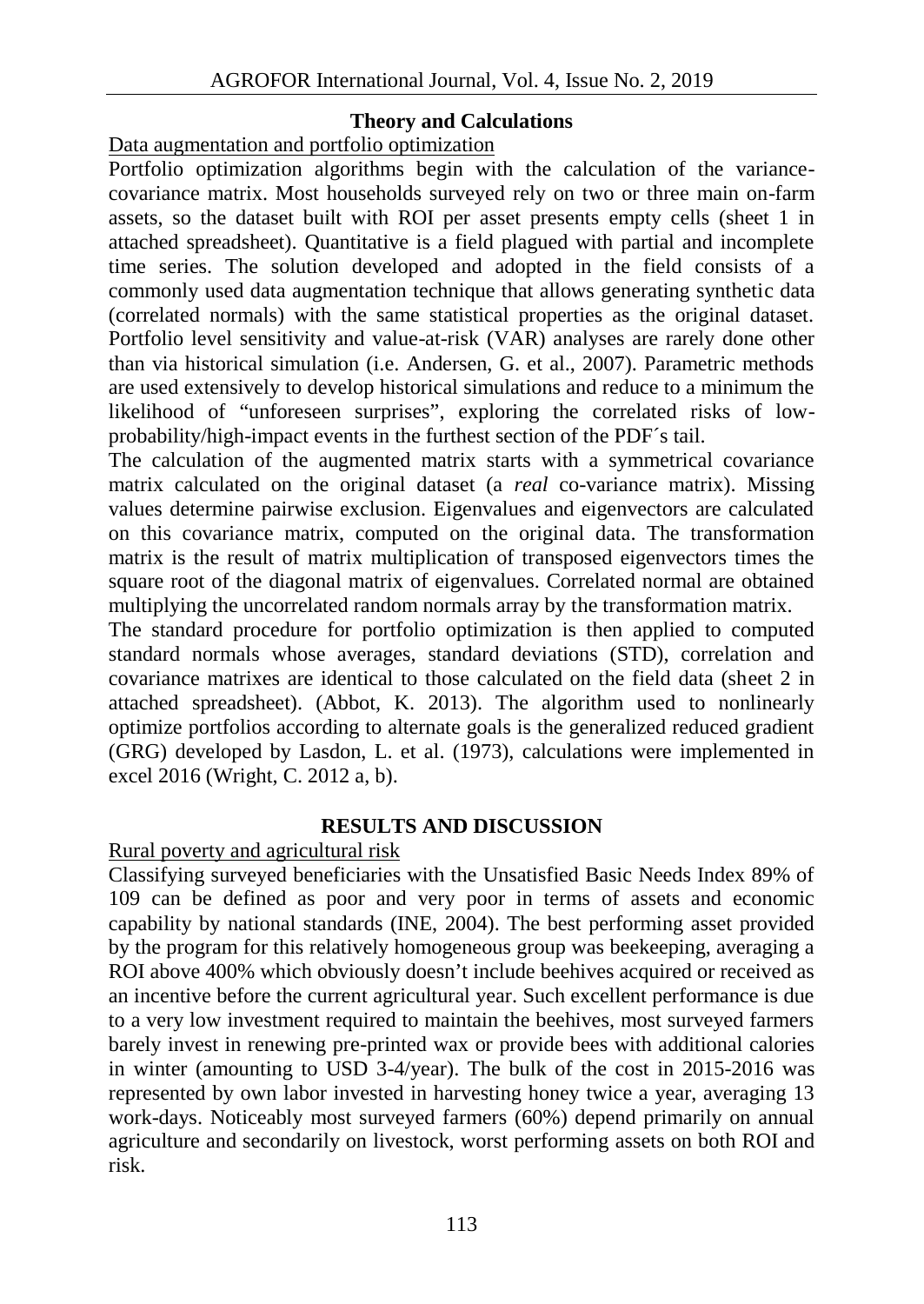|                                 | <b>Annual Agric.</b> Livestock<br><b>ANAG</b> | <b>LIVE</b> | Fruticulture<br><b>FRUT</b> | <b>Beekeeping</b><br>BEE |
|---------------------------------|-----------------------------------------------|-------------|-----------------------------|--------------------------|
| Expected Returns (ROI)          | 104%                                          | 135%        | 374%                        | 407%                     |
| <b>Standard Deviation (STD)</b> | 434%                                          | 350%        | 1263%                       | 727%                     |
| Coefficient of Variation (CV)   | 417%                                          | 258%        | 338%                        | 178%                     |

Table 1. Returns and risks associated to each asset in 2015-2016.

## Efficient portfolios

The sector's benchmark for the risk-free investment is the agricultural daily wage, averaging USD 14.60 in the study area. The most efficient diversified portfolio (2) did not select livestock but only beekeeping and fruticulture, while the second-best portfolio (3: Maximize Slope Benchmark / CV constraint: Entropy target 40%) selected 2% of total capital/labor available within the household to be invested in livestock. Higher H targets (4, 5) increase the share of capital allocated to livestock and fruticulture, turning such selections into better candidates for OOS performance. A qualitative leap appears when risk is conceptualized in absolute as opposed to relative terms (6) with a drop in ROI, sliding abruptly on the inefficient side of the portfolio frontier. Risk conceptualization in relative terms generates higher returns but smallholder farmers will rarely take paper-risk. The most risk averse allocation choice (min STD) corresponds to local preferences as the majority of surveyed households primarily relies on annual agriculture and covets more livestock. In this Bolivian case-study a mix of expert opinion and local preferences helped selecting adequate on-farm diversification (as per 2015-2016 field data) through a participatory process. The incentivized productive assets (beekeeping, fruit trees and intensified livestock) and diversified portfolios including combinations of them generate some of the most efficient portfolios whit higher H targets (slightly sub-optimal). Despite persisting asset poverty and relatively low agricultural incomes it is clear that Watershared supported alternative livelihoods and contributed to transition household economies up the efficient side of the portfolio frontier by increasing capital/labor allocation to Beekeeping, fruticulture and intensified livestock management.

| N.             | <b>Target Function</b>            | Assets |             |             |            | Performance / statistics |            |            |      |      |
|----------------|-----------------------------------|--------|-------------|-------------|------------|--------------------------|------------|------------|------|------|
|                |                                   | ANAG   | <b>FRUT</b> | <b>LIVE</b> | <b>BEE</b> | <b>TOT</b>               | <b>ROI</b> | <b>STD</b> | CV   | H    |
|                | Maximize Expected Returns (ROI)   | 0%     | 0%          | $0\%$       | 100%       | 100%                     | 407%       | 823%       | 202% | 0%   |
| $\overline{c}$ | Maximize Slope: Benchmark / CV    | 0%     | 8%          | $0\%$       | 92%        | 100%                     | 405%       | 806%       | 199% | 19%  |
| 3              | Entropy target 40%                | 0%     | 17%         | 2%          | 81%        | 100%                     | 396%       | 783%       | 198% | 40%  |
| 4              | Entropy target 60%                | 2%     | 20%         | 8%          | 71%        | 100%                     | 375%       | 727%       | 194% | 60%  |
| 5              | Entropy target 80%                | 6%     | 22%         | 16%         | 57%        | 100%                     | 340%       | 642%       | 189% | 80%  |
| 6              | Maximize Slope: Benchmark / STD   | 0%     | 14%         | 45%         | 41%        | 100%                     | 279%       | 449%       | 161% | 72%  |
| 7              | Maximize Diversity                | 25%    | 25%         | 25%         | 25%        | 100%                     | 255%       | 498%       | 195% | 100% |
| 8              | Minimize Coefficient of Variation | 0%     | 15%         | 68%         | 17%        | 100%                     | 217%       | 319%       | 147% | 61%  |
| 9              | Minimize Standard Deviation       | 25%    | 6%          | 65%         | 4%         | 100%                     | 153%       | 275%       | 180% | 67%  |
| 10             | Minimize Expected Returns         | 100%   | 0%          | $0\%$       | 0%         | 100%                     | 104%       | 442%       | 424% | 0%   |

Table 2. Portfolio selection, rank ordered by decreasing ROI.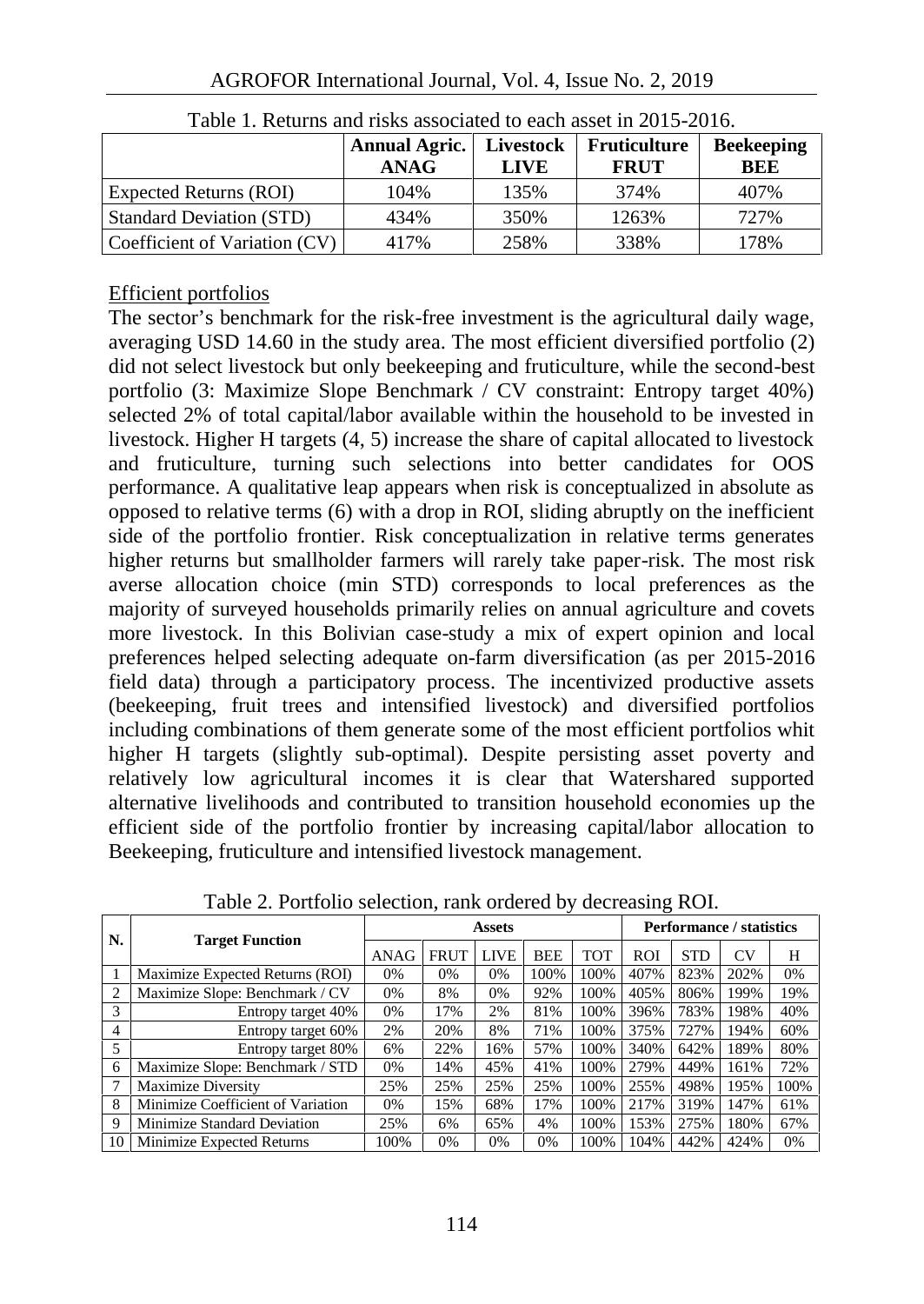

Graph 1. Portfolio Selection by Target Function.

These results corroborate the conclusion arrived at by others that useful in-kind incentives and access to new markets, as well as "intangible" benefits, such as training, may explain participation in conservation schemes better than opportunity cost analyses (Kosoya, et al. 2007; IIED 2007; Muradian et al. 2009; Bottazzi et al. 2018). Agricultural risk reduction provides a motivation to engage in a program such as watershed conservation and has merit in and of itself for household wellbeing.

One interesting result is that the relationship between ROI and H is curvilinear, best described by a polynomic curve of  $2^{\text{nd}}$  order (R^2=0.81, see graph 2), in confirmation of the fact that misdirected diversification may *worsen* the exposure of smallholder farmers with detrimental impacts on income of smallholder farmers. As allocations improve, expected returns increase and risk is reduced, increased diversity of assets correlates positively with ROI and negatively with risk. Increase in diversity is associated with increase in allocation efficiency only on the inefficient side of the curve.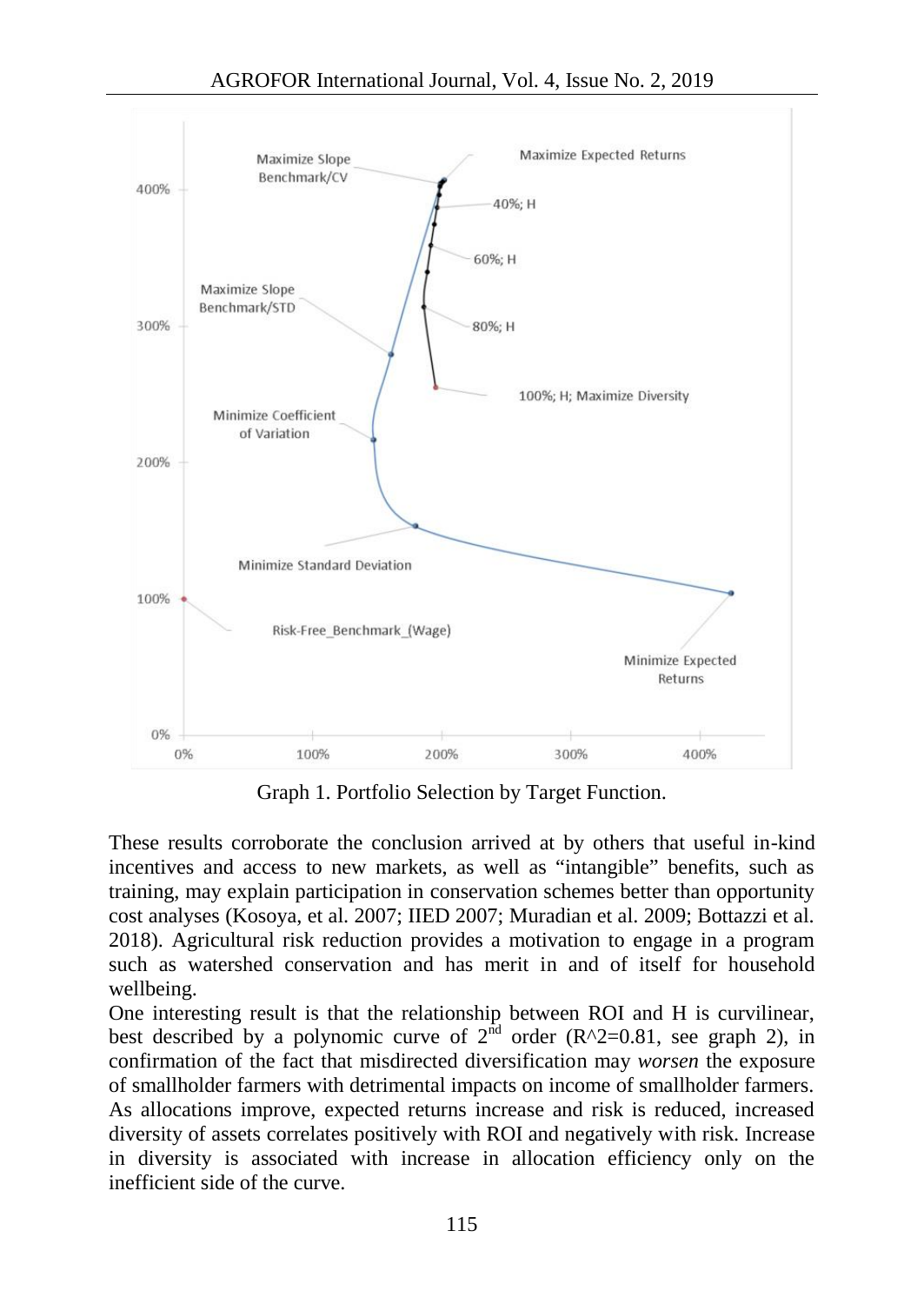Once the turning point to the efficient side of the curve is passed  $(RI = 255\%$  for "maximum diversity") and the allocations improve in favor of ROI, diversity decreases with a negative correlation. Efficiency improvements increase both risks and return, showing how diversity per se is not the target of actions aimed at risk reduction. Agencies involved in agricultural risk reduction as an incentive to protect environmental services or as a goal in itself, can make use of portfolio optimization and apply it to relatively inexpensive cross-section data.



Graph 2. relationship between ROI and H is curvilinear.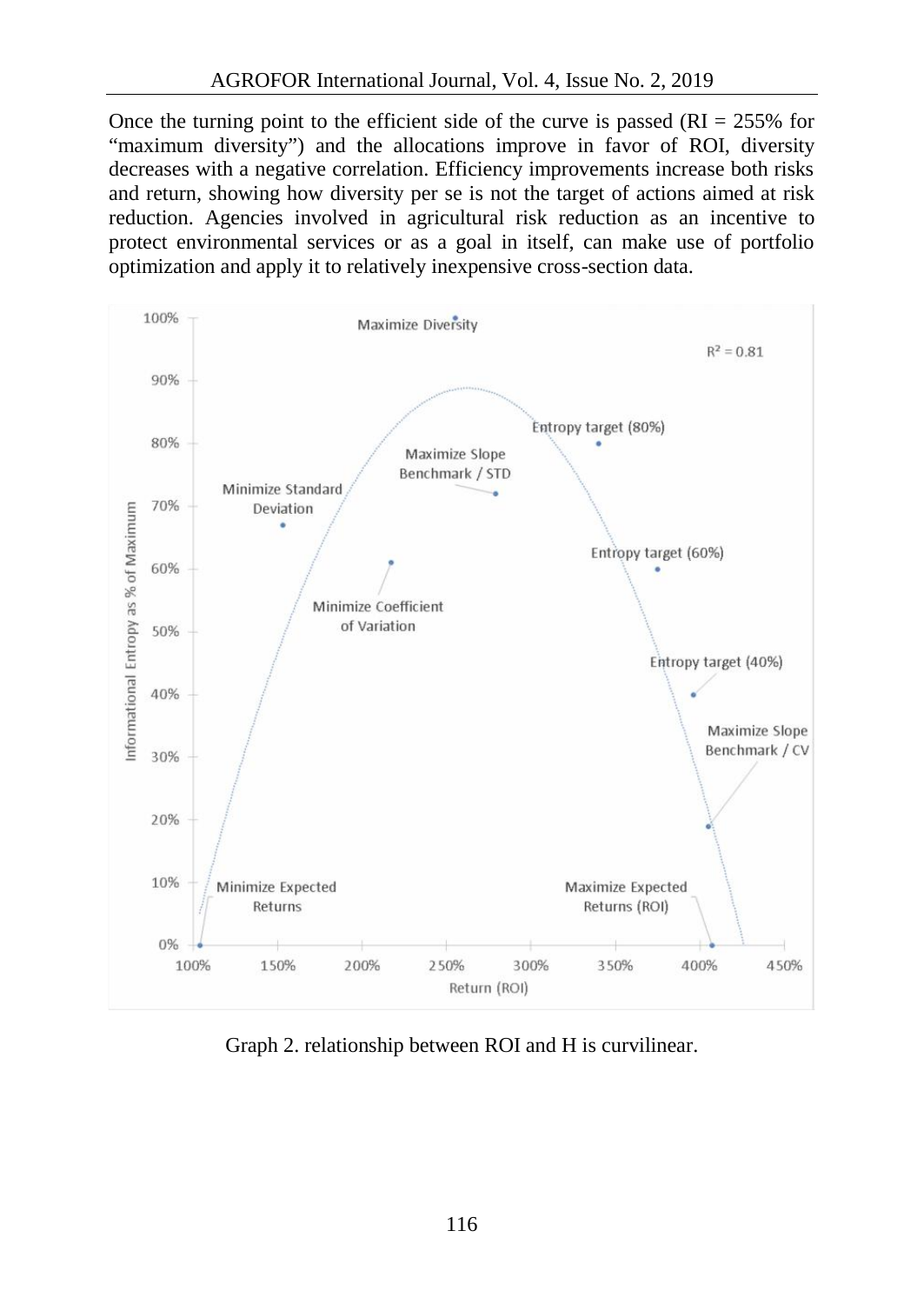#### **CONCLUSIONS**

In this and similar rural contexts misdirected diversification may have harmful impacts on both the environment and livelihoods, i.e. the most risk-averse allocation (min STD) relies heavily on annual agriculture and livestock, representing a local minimum trap and being associated with deforestation and forest degradation. Risk-aversion and constraints shape households´ preferences but not necessarily in their best interest. Public and private services may assess livelihoods in the target population to fine tune extension services.

While beekeeping is often a relatively new business for beneficiary households, orchards are known to generate returns without the annual investments (and risks) implied by annual agriculture. The entry barrier to get started with this business is given by the fact that the establishment of orchards requires at least three years until the first fruits can be harvested, an unaffordable use of land for most asset poor households. Natura's program incentivizes planting fruit trees on degraded land, providing the kick-start incentive to break annual agriculture long fallow cycle. The combination of local knowledge and preferences with environmentally friendly development options generated optimal choices to maximize social, economic and environmental goals at the same time. These tools can support and accelerate desired transformative change in a socio-ecological system, helping farmers and agricultural extensionists to make more informed investment decisions.

### **ACKNOWLEDGMENTS**

For their academic guidance on quantitative finance I would like to thank Prof. Kenneth Abbott, Dr. Colby Wright and Dr. Daniel Egger. The draft also benefited from anonymous reviewers and feedback received by Dr. Nigel Asquith and Dr. Jonathan Bauchet. Any error or imprecision in bringing together disparate fields such as quantitative finance, rural development and watershed conservation are my sole responsibility. I wish to thank Natura for supporting this research and its staff who accompanied me in the field helping with the household survey, especially Roger Coronado.

#### **REFERENCES**

Andersen et al. 2007. Practical Volatility and Correlation Modelling for Financial Market Risk Management. Last accessed on January the 31st, 2018:

http://www.nber.org/chapters/c9618.pdf

Angelsen, A. (ed.) 2008 Moving ahead with REDD: Issues, options and implications. CIFOR, Bogor, Indonesia.

Asquith, N.M., 2016. WaterShared : Adaptation, Mitigation, Watershed Protection and Economic Development in Latin America. Retrieved from:

http://cdkn.org/wp-content/uploads/2016/06/CDKN-Bolivia-WaterShared .pdf

Bottazzi et al. 2018. Payment for Environmental "self service": Exploring the Links Between Farmers' Motivation and Additionality in a Conservation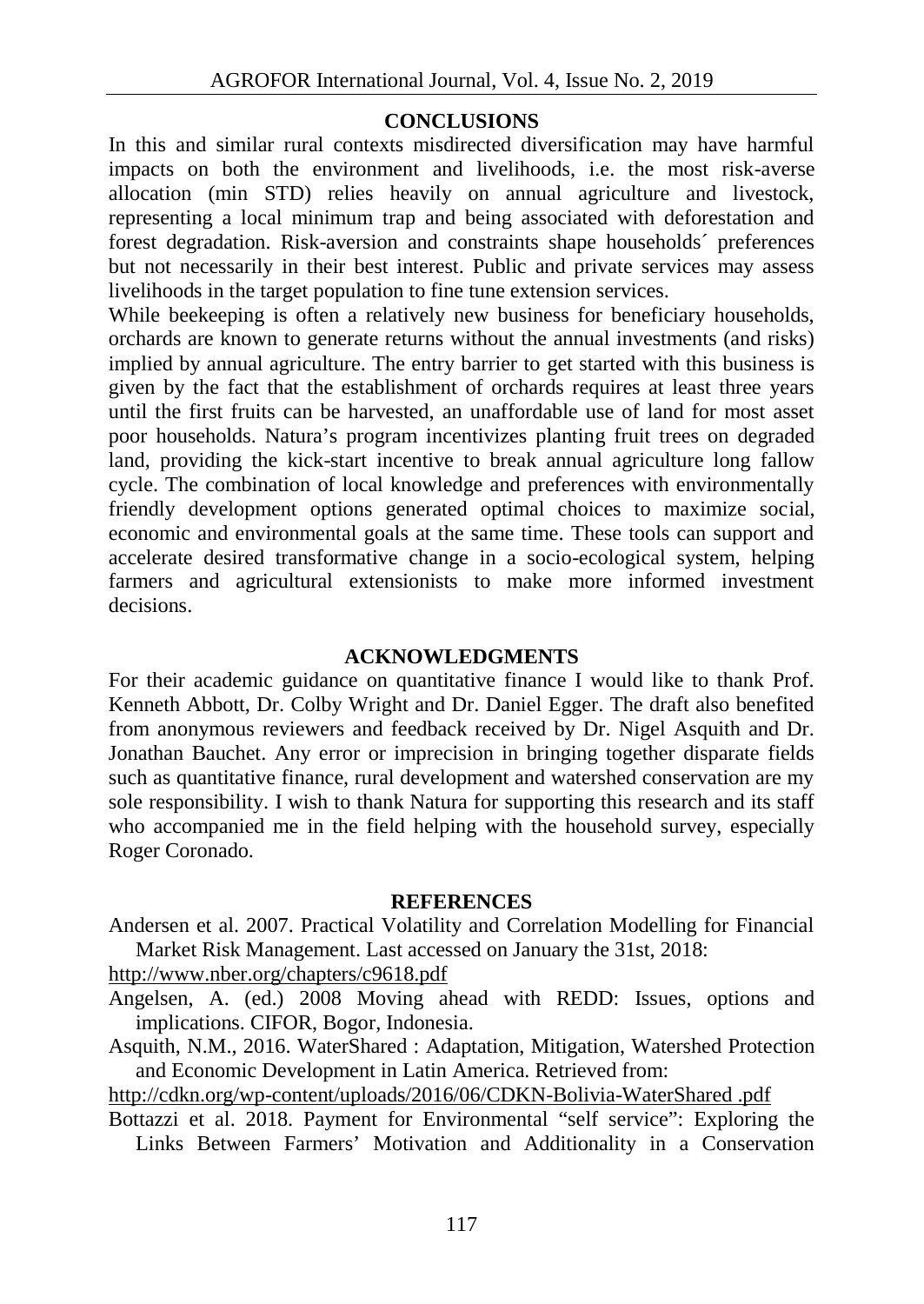Incentive Programme in the Bolivian Andes. Ecological Economics. Volume 150, pages 11-23.

- Folke et al., 2002, Resilience and Sustainable Development: Building Adaptive Capacity in a World of Transformations. Ambio Vol. 31 No. 5, August 2002.
- Folke, C., R. Biggs, A. V. Norström, B. Reyers, and J. Rockström. 2016. Social ecological resilience and biosphere-based sustainability science. Ecology and Society 21(3):41.
- Geman, D. et al. 2014. Tail Risk Constraints and Maximum Entropy. Working paper. Retrieved from: https://arxiv.org/pdf/1412.7647.pdf
- Gugerty and Karlan 2018. Ten reasons not to measure impact and what to do instead. Retrieved from: instead. Retrieved From: http://emiguel.econ.berkeley.edu/assets/miguel\_media/792/Ten\_Reasons\_Not\_t o\_Measure\_Impact\_\_\_and\_What\_to\_Do\_Instead.pdf
- Harte, J., 2011. Maximum Entropy and Ecology. A Theory of Abundance, Distribution and Energetics. Oxford Press.
- Holling, C., 1986. The resilience of terrestrial ecosystems: local surprise and global change. In: Clark, W., Munn, R. (Eds.), Sustainable Development of the Biosphere. University of Cambridge, Cambridge.
- Holling, C., 2001. Understanding the complexity of economic, ecological, and social systems. Ecosystems 4, 390–405.
- IIED, 2007. Fair deals for watershed services in Bolivia. Natural Resource Issues No. 7. International Institute for Environment and Development. London, UK.
- INE, 2004. Cálculo del Indicador de Necesidades Básicas Insatisfechas en Bolivia 1992 y 2001.
- Kosoya, N. et al., 2007. Payments for Environmental Services in Watersheds: Insights from a Comparative Study of Three Cases in Central America, Ecological Economics, Volume 61, Issues 2–3, 1 March 2007, Pages 446–455.
- Lasdon, L. et al. 1974. Nonlinear optimization using the generalized reduced gradient method. Revue Française d'Automatique Informatique Recherche Opérationnelle. Tome 8, n V73 p. (73-103).
- Markowitz, H., 1952. Portfolio Selection, The Journal of Finance, Vol. 7, No. 1, 77-91.
- Markowitz, H., 1959. Portfolio Selection, Efficient Diversification of Investments. New York, John Wiley and Sons, Inc.
- Muradian, R. et al., 2009. Reconciling Theory and Practice: an Alternative Conceptual Framework for Understanding Payments for Environmental Services, Ecological Economics 69 (2010) 1202–1208.
- Morduch, J., 1995. "Income Smoothing and Consumption Smoothing," Journal of Economic Perspectives, Vol. 9, No. 3, pages 103-114.
- Nemec, K.T. et al. 2013. Assessing Resilience in Stressed Watersheds. Ecology and Society 19(1): 34.
- Poshiwa, X., et al., 2013. Reducing Rural Households´ Annual Income Fluctuations Due to Rainfall Variation Through Diversification of Wildlife Use: